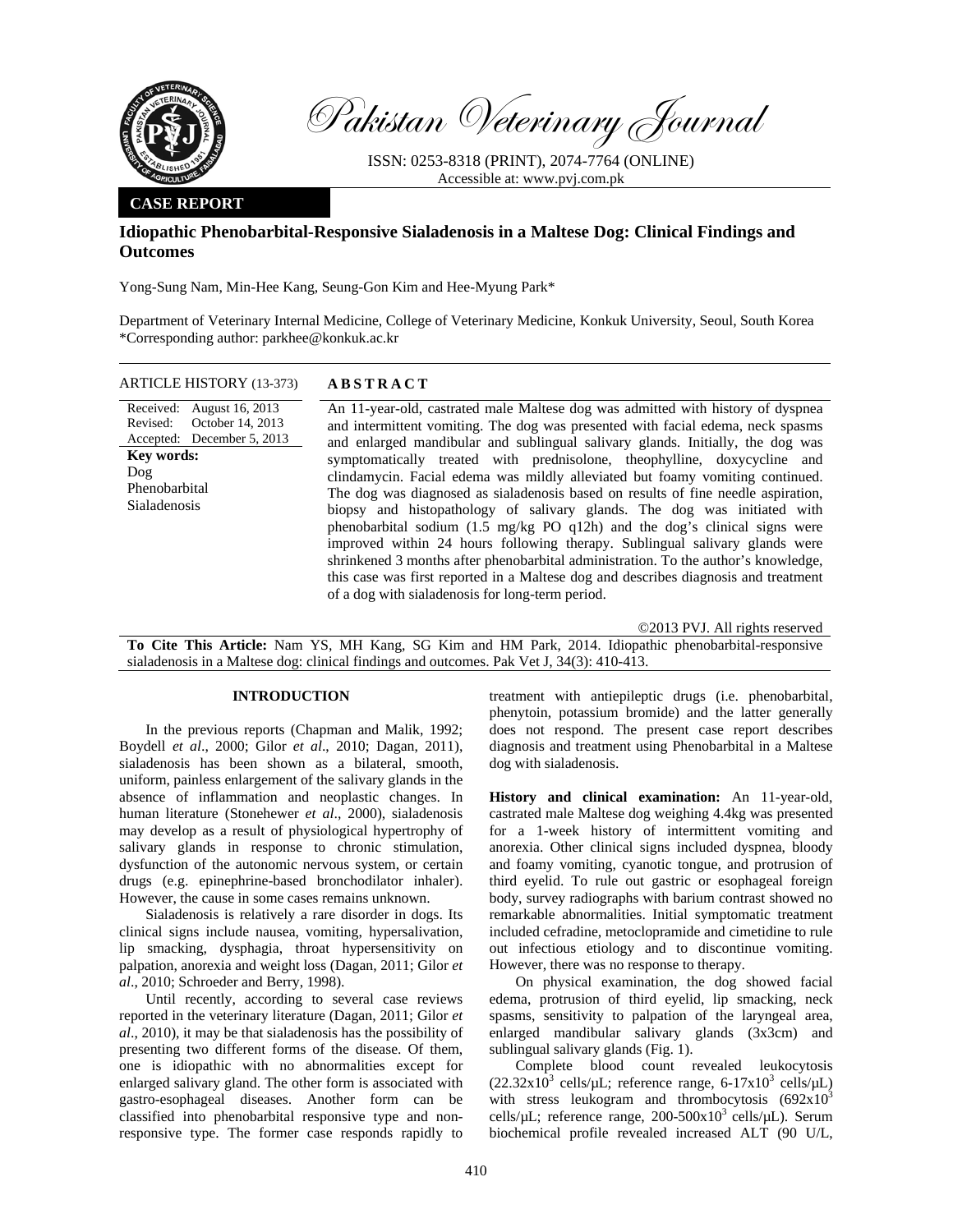Skull radiograph displayed soft tissue-density on submandibular gland region. Results of fine needle aspiration biopsy from mandibular salivary glands showed no evidence of any inflammatory or neoplastic features (Fig. 2). For alleviation of facial edema and dyspnea, the dog was treated with dexamethasone (1 mg/kg IV, Dexamethasone disodium phosphate. Inj®; Huons, Korea) with oxygen therapy.

During hospitalization, several episodes of hypersalivation, nausea and foamy vomiting in this dog were observed. But facial edema was mildly alleviated. The dog was prescribed with prednisolone (1 mg/kg PO q12h, Solondo®; Yuhan, Korea), theophylline (15mg/kg PO q12h, Theolan-B®; Kunwha pharm, Korea), ranitidine (2 mg/kg PO q12h, Ranitidine hydrochloride®; Nelson, Korea) and sucralfate (1 g/kg PO q12h, Ulcerlmin®; Joongwea, Korea). The dog newly showed clinical sign of hind limb muscle weakness and had lost 20% of his body weight  $(3.5 \text{ kg})$ .

**Differential diagnosis:** To rule out diseases that could cause chronic vomiting such as hiatal hernia, foreign body, inflammatory bowel disease (IBD), gastritis and abdominal mass, the endoscopy was performed. The result showed mildly elongated soft palate, foamy saliva in upper gastro-intestinal tract and no evidence of oropharyngeal foreign bodies, gastro-esophageal obstruction, ulceration and laryngeal paralysis (Fig. 3). Fine needle aspiration of both mandibular salivary glands and sublingual salivary glands revealed no evidence of inflammatory or neoplastic features. There were no remarkable findings of gastric wall in histopathology through endoscopic biopsy sample. The dog was initially treated with antiemetics with ondansetron and metoclopramide but showed no improvement. To rule out the possibility of myasthenia gravis, pyridostigmine, the anticholinesterase inhibitor, was prescribed but turned out to have no response. Also with barium contrast, no megaesophagus was shown and the emptying time was normal.

The dog was diagnosed as sialadenosis on the basis of ruling out diseases causing chronic vomiting by diagnostic approach as endoscopy and radiography with barium contrast. By serologic test results, pancreatitis, hypothyroidism and hypoadrenocorticism were excluded. Also, responsiveness of drugs to antiemetics, immunesuppressive dose of prednisolone was unsuccessful. Normal histological structures of salivary glands supported the diagnosis of sialadenosis.

**Treatment:** The dog was treated with Phenobarbital (1.5 mg/kg PO q12h, Hana phenobarbital®; Hana, Korea) and clinical signs such as vomiting and gagging were responsive within 24 hours contrast to previous therapy. The dog was maintained with phenobarbital sodium for 2 months, with gradual reduction in size of sublingual salivary glands and improvement of clinical signs. Drug administration failure by owners resulted in relapse of clinical signs within 24 hours. When relapsed, the dog had frequent episodes of vomiting and hypersalivation, followed by treatment of dehydration, pre-renal azotemia and hypokalemia. Due to the frequent recurrence of clinical signs, the client decided to euthanize the dog.

**Postmortem findings:** With the permission of dog's owner, necropsy was performed which showed hypertrophy of bilateral mandibular salivary glands. Histopathological features of enlarged salivary glands showed mild hypertrophy without any other abnormalities (Fig. 4 and 5). These histopathologic examination results supported the diagnosis of idiopathic phenobarbitalresponsive sialadenosis.

### **DISCUSSION**

As described earlier (Boydell *et al*., 2000; Dagan, 2011), sialadenosis is characterized by normal cytology, histopathological features of enlarged salivary glands with no evidence of specific diseases. Definite diagnosis for idiopathic sialadenosis includes typical clinical signs, such as vomiting, nausea, hypersalivation, and enlarged salivary glands, and lack of substantial microscopic lesions and exclusion of other related diseases causing similar clinical signs. Of them, rapid response to phenobarbital treatment within 24 to 36 hours and relapse of clinical signs after discontinuation of drugs are also helpful for the definite diagnosis and management of idiopathic sialadenosis in dogs.

 This dog showed consistent clinical signs, such as vomiting, hypersalivation, and enlargement of bilateral salivary glands. Based on exclusion of other etiology resulting in chronic vomiting, no remarkable findings in cytology and rapid responsiveness to phenobarbital lead to the diagnosis of sialadenosis.

Until recently, the pathogenesis of idiopathic sialadenosis and the reason why it responded to phenobarbital are not well understood. However, the response of idiopathic sialadenosis to anticonvulsants could suggest that it may be a form of epilepsy (Chapman and Malik, 1992; Gilor *et al*., 2010). Moreover, electroence-phalographic tracings performed in several dogs diagnosed this disease are consistent with the seizure activity originating from the limbic system (Gibbon *et al*., 2004; Stonehewer *et al*., 2000). In general, the limbic system is associated with emotion, motivation, memory, behavior and various autonomic functions (Brandy, 2010). This system plays an important role in regulating somatic and visceral motor behavior. Signs of limbic epilepsy include vomiting and hypersalivation (Brandy, 2010; Mawby *et al*., 1991). Also phenobarbital acts via alternative mechanisms that responded to this disease and has local effects on saliva production, gastro-esophageal motility and sedation (Gibbon *et al*., 2004). Idiopathic sialadenosis responds very rapidly to lower doses (1-2 mg/kg q12h) than control doses of general seizure, and in most cases it can be tapered off after approximately 3 months. Prognosis is good if the dog responds to phenobarbital well and cared properly (Dagan, 2011).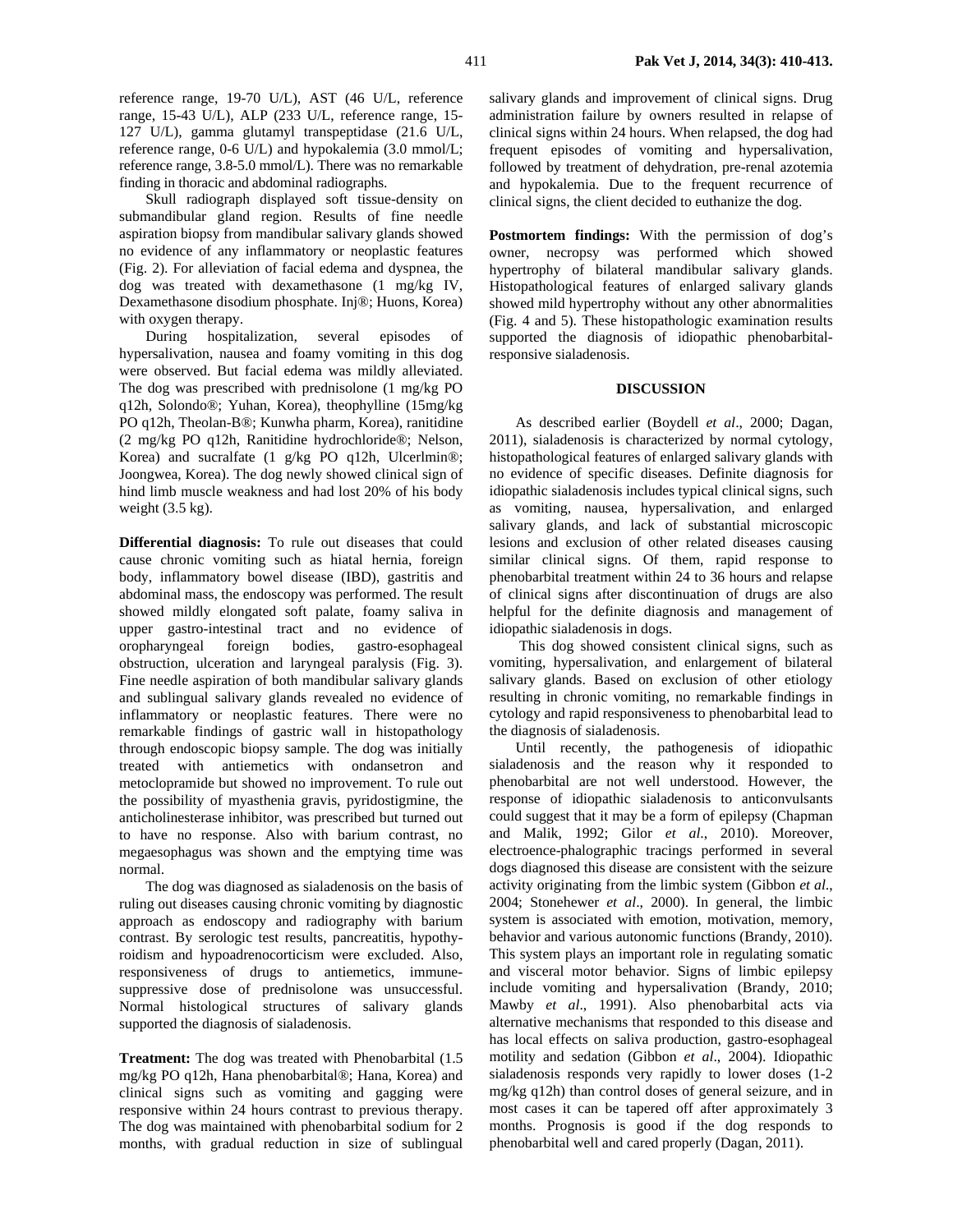

**Fig 1:** Gross appearance of sublingual salivary glands; (A) Before prescribing phenobarbital, sublingual salivary gland (Circle) were enlarged. (B) After prescribing phenobarbital, sublingual salivary glands were shrunken.



Fig 2: Cytologic appearance of mandibular salivary glands by fine needle aspiration; Cluster of foamy secretary epithelial cells with small, round nucleoli and abundant cytoplasm distended with clear vacuoles (arrow). Also, diffuse clumps of homogenous pink to violet staining mucin (arrow head) are presented. Diff-Quik stain, Bar = 50 um.



**Fig 3:** Gross appearance of upper gastric-intestinal tract in endoscopy examination; There was no remarkable findings of structural and functional upper gastric-intestinal tract without existing foamy saliva (arrows); (A) Oropharynx. (B) Esophagus. (C) Cardiac region of stomach. (D) Gastric wall.

This case was challenging because of frequent recurrence and no specific clinical signs. When failed to medication, the dog revealed dehydration, secondary pre-



Fig 4: Gross appearance of submandibular salivary glands. There was hypertrophy of submandibular salivary glands and ducts.



**Fig 5:** Microscopic appearance of tissue sample from submandibular salivary glands. Salivary gland parenchyma is formed with mucous acinus (arrow) and serous acinus (arrow head). H&E stain, Bar = 50 µm.

renal azotemia and severe hypokalemia due to vomiting and hypersalivation. Hypersalivation could have resulted in hypokalemia in this dog because potassium concentration in canine saliva is three to seven times higher than serum concentration (Gilor *et al*., 2010). Furthermore, concurrent hind limb muscle weakness might be due to hypokalemia, because potassium is released from muscle cells, causing vasodilation and increased blood flow, and this release of potassium is impaired in state of potassium depletion, resulting in muscle ischemia (Stephen, 2006).

Diagnosis in this case was made, based on ruling out other diseases that could cause chronic vomiting or regurgitation with hypersalivation, absence of pathologic changes in salivary glands and favorable response to the phenobarbital treatment. Management with phenobarbital was effective for improving clinical signs. However, recurrence was frequent and management was complicated.

### **REFERENCES**

- Boydell P, R Pike, D Crossleyand and T Whitbread, 2000. Sialadenosis in dogs. J Am Vet Med Assoc, 216: 872-874.
- Brandy T, 2010. Idiopathic Phenobarbital-responsive hypersialosis: An unusual form of limbic epilepsy. Vet Tech, 31: 10.
- Chapman BL and R Malik,1992. Phenobarbitone-responsive hypersialism in two dogs. J Small Anim Pract, 33: 549-552.
- Dagan A, 2011. Sialadenosis in a dog. Israel J Vet Med, 66: 32-35.